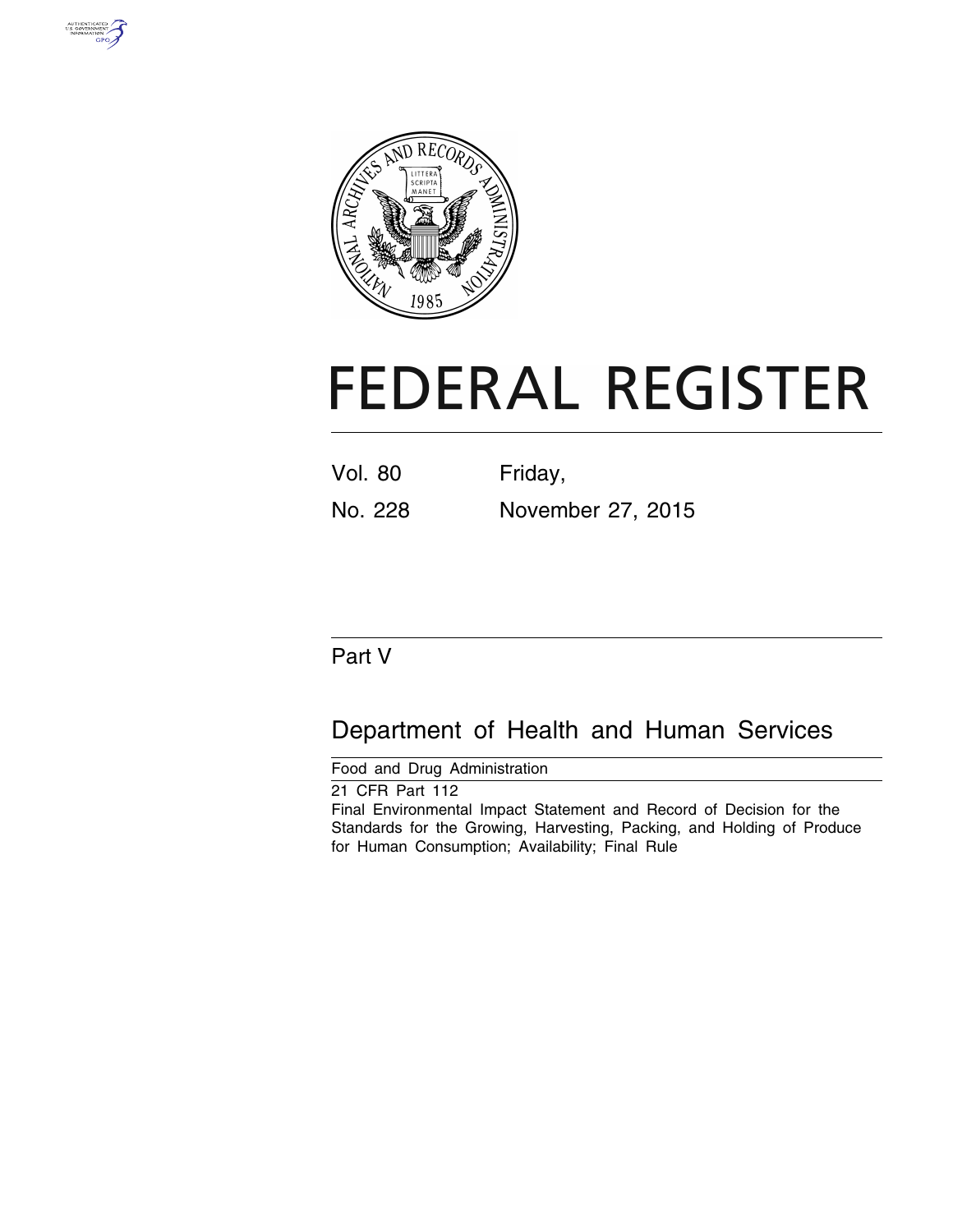# **DEPARTMENT OF HEALTH AND HUMAN SERVICES**

# **Food and Drug Administration**

# **21 CFR Part 112**

**[Docket No. FDA–2014–N–2244]** 

**RIN 0910–AG35** 

# **Final Environmental Impact Statement and Record of Decision for the Standards for the Growing, Harvesting, Packing, and Holding of Produce for Human Consumption; Availability**

**AGENCY:** Food and Drug Administration, HHS.

## **ACTION:** Notification of availability.

**SUMMARY:** The Food and Drug Administration (FDA or we) has made available for public review the Final Environmental Impact Statement (EIS) and Record of Decision (ROD) for the standards for the growing, harvesting, packing, and holding of produce for human consumption. FDA prepared the Final EIS after taking into account public comment received on the corresponding Draft EIS and is publishing the ROD at the time of our decision. The Final EIS and ROD documents are available in Docket No. FDA–2014–N–2244.

**DATES:** FDA announces the availability of the EIS and ROD on November 27, 2015.

#### **FOR FURTHER INFORMATION CONTACT:**

Annette McCarthy, Center for Food Safety and Applied Nutrition (HFS– 205), Food and Drug Administration, 5100 Paint Branch Pkwy., College Park, MD 20740, 240–402–1057.

# **SUPPLEMENTARY INFORMATION:**

#### **I. Background**

The FDA Food Safety Modernization Act (FSMA) (Pub. L. 111–353), signed into law by President Obama on January 4, 2011, enables FDA to better protect public health by helping to ensure the safety and security of the food supply. FSMA amends the Federal Food, Drug, and Cosmetic Act (the FD&C Act) to establish the foundation of a modernized, prevention-based food safety system. As part of our implementation of FSMA, we published the proposed rule: Standards for the Growing, Harvesting, Packing, and Holding of Produce for Human Consumption (hereafter referred to as ''the 2013 proposed rule'') on January 16, 2013, to establish science-based minimum standards for the safe growing, harvesting, packing, and holding of produce (78 FR 3504). On September 29, 2014, FDA issued a

supplemental notice of proposed rulemaking (''the supplemental proposed rule''), amending certain specific provisions of the 2013 proposed rule (79 FR 58434). Taken together, these publications constitute FDA's proposed standards for the growing, harvesting, packing, and holding of produce for human consumption (''the Produce Safety proposed rule"

FDA announced a ''Notice of Intent'' (NOI) to prepare an EIS to evaluate the potential environmental effects of the Produce Safety Proposed Rule in the **Federal Register** on August 19, 2013 (78 FR 50358). In the NOI, FDA also announced the beginning of the scoping process and solicited public comments to identify issues to be analyzed in an EIS. The NOI asked for public comment by November 15, 2013, and FDA later extended the deadline for the comment period to March 15, 2014 (78 FR 69006; November 18, 2013), and then April 18, 2014 (79 FR 13593; March 11, 2014).

A public scoping meeting was held on April 4, 2014, in College Park, MD. FDA prepared a Draft EIS for the Produce Safety proposed rule and, on January 14, 2015, published a ''Notification of public meeting'' in the **Federal Register**  to: (1) Announce the availability of the Draft EIS for public review and comment and (2) announce a public meeting to inform the public of the findings in the Draft EIS, provide information about the EIS process, solicit oral stakeholder and public comments on the Draft EIS, and provide clarification, as needed, about the contents of the Draft EIS (80 FR 1852). The public meeting was held on February 10, 2015, in College Park, MD. The comment period on the Draft EIS closed on March 13, 2015. FDA is now announcing the availability of the Final EIS, which FDA prepared, taking into account public comment received on the Draft EIS, and the ROD, which details FDA's final decision, taking into account the findings of the Final EIS and the Agency's stated purpose and need.

In the Produce Safety proposed rule, FDA proposed science-based minimum standards for the safe production and harvesting of produce. As discussed in the Final EIS (Ref. 1), out of these standards, we identified four provisions that could potentially significantly affect the quality of the human environment, if finalized (hereinafter referred to as ''potentially significant provisions''). For each of the potentially significant provisions, FDA then identified alternative provisions to consider. The potentially significant provisions are: (1) Standards directed to agricultural water, (2) standards

directed to biological soil amendments (BSA) of animal origin, (3) standards directed to domesticated and wild animals, and (4) general provisions (*i.e.,*  cumulative impacts). Additionally, an overarching ''No Action'' alternative was considered for the purpose of evaluating conditions in the absence of any final rule.

For standards directed to agricultural water, we considered the following alternatives: (1) As proposed by FDA, *i.e.,* a statistical threshold value (STV) not exceeding 410 colony forming units (CFU) of generic *Escherichia coli* per 100 milliliters (ml) of water and a geometric mean (GM) not exceeding 126 CFU of generic *E. coli* per 100 ml of water, along with options to achieve the standard by applying either a time interval between last irrigation and harvest using a microbial die-off rate of 0.5 log per day and/or a time interval between harvest and end of storage using an appropriate microbial die-off or removal rates, including during activities such as commercial washing (proposed 21 CFR 112.44(c)); (2) a microbial quality standard of no more than 235 CFU (or most probable number (MPN), as appropriate) generic *E. coli*  per 100 ml for any single sample or a rolling GM (n=5) of more than 126 CFU (or MPN, as appropriate) per 100 ml of water, as was proposed in the 2013 proposed rule; (3) as proposed (*i.e.,*  Alternative 1), but with an additional criterion establishing a maximum generic *E. coli* threshold; and (4) for each of the previous alternatives, consider the environmental impacts if each alternative includes root crops that are irrigated using low-flow methods.

For standards directed to BSAs of animal origin, FDA considered standards for both untreated and treated BSAs. For untreated BSAs of animal origin, the alternatives considered included a range of minimal application intervals (the time between application and harvest) when the BSA is applied in a manner that does not contact covered produce during application and minimizes the potential for contact with covered produce after application. The alternative application intervals evaluated were: (1) 9 months; (2) 0 months; (3) 90 and 120 days; consistent with the National Organic Program's regulations in 7 CFR 205.203(c)(1); (4) 6 months; and (5) 12 months. For standards directed to treated BSAs, the alternatives considered included a range of application intervals when the BSA is composted in accordance with the requirements proposed in § 112.54(c) and applied in a manner that minimizes the potential for contact with covered produce during and after application.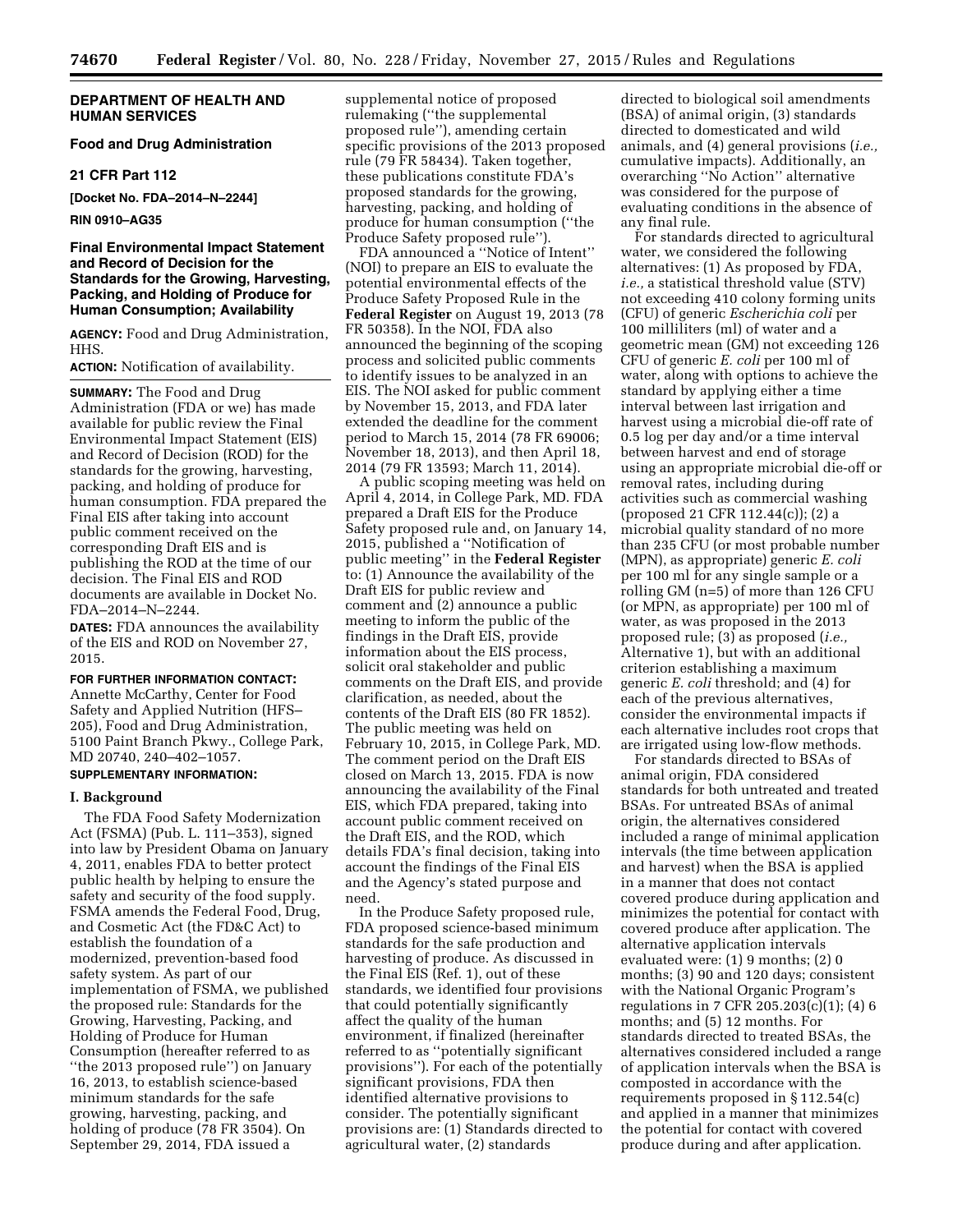The application intervals evaluated were: (1) As proposed by FDA, 0 days (proposed § 112.56(a)(4)(i)); (2) 45 days; and (3) 90 days.

For standards directed at domesticated animals, we considered alternatives under which, if working animals are used in a growing area where a crop has been planted, measures would be required to prevent the introduction of known or reasonably foreseeable hazards into or onto covered produce with the waiting period between grazing and harvesting varying by alternative. The following alternatives were evaluated: (1) As proposed by FDA, an adequate waiting period between grazing and harvesting for covered produce in any growing area that was grazed to ensure the safety of the harvested crop (proposed § 112.82(a)); (2) a minimum waiting period of 9 months; and (3) a minimum waiting period of 90 days and 120 days before harvest, depending upon whether the edible portion of the crop contacts the soil (applying the timeframes for raw manure set forth in the National Organic Program's regulations in 7 CFR  $205.203(c)(1)$ ). For standards directed to wild animals, we considered alternatives to the proposed requirement that under circumstances when there is a reasonable probability that animal intrusion will contaminate covered produce, the grower would be required to monitor those areas that are used for a covered activity for evidence of animal intrusion: (1) As needed during the growing season based on (i) the grower's covered produce and (ii) the grower's observations and experience; and (2) immediately prior to harvest. The alternatives evaluated were: (1) As proposed by FDA, if animal intrusion occurs—as made evident by observation of significant quantities of animals, animal excreta, or crop destruction via grazing—the grower must evaluate whether the covered produce can be harvested in accordance with the requirements of proposed § 112.112 (proposed § 112.83(a) and (b)); and (2) if animal intrusion is reasonably likely to occur, the grower must take measures to exclude animals from fields where covered produce is grown.

The cumulative impacts of the proposed rule were considered using a range of alternatives to the general provision in proposed § 112.4, which would specify the farms that would be covered under the rule based on the farm's annual sales of produce. The alternatives evaluated were to cover those farms that have: (1) As proposed by FDA, an average annual monetary value of produce sold during the previous 3-year period of more than

\$25,000 (on a rolling basis) (proposed § 112.4); (2) an average annual monetary value of food sold during the previous 3-year period of more than \$50,000 (on a rolling basis); (3) an average annual monetary value of food sold during the previous 3-year period of more than \$100,000 (on a rolling basis); and (4) an average annual monetary value of covered produce sold during the previous 3-year period of more than \$25,000 (on a rolling basis).

In the Final EIS, FDA identifies the ''Agency's preferred alternative,'' *i.e.,*  the alternative which the Agency believes will fulfill its statutory mission and responsibilities for this rulemaking, giving consideration to economic, environmental, technical, and other factors. Slight modifications to the preferred alternative were made in the ROD to reflect the Agency's final action. The Agency's preferred alternative, as described in the ROD, is comprised of the following alternatives for each of the potentially significant provisions listed previously:

For agricultural water and including root crops irrigated using low-flow methods, generic *E. coli:* GM of 126 CFU/100 ml and STV of 410 CFU/100 ml, with additional flexibility for microbial die-off and/or removal (§§ 112.44(b) and 112.45(b));

For treated biological soil amendments of animal origin, 0 day application interval (§ 112.56(a)(2)); and

For domesticated animals (grazing and working) and animal intrusion, visual assessment for significant evidence of animal potential contamination as needed during the growing season to identify and not harvest produce that is or is likely to be contaminated (§§ 112.83, 112.84, and 112.112).

As discussed in the supplemental proposed rule, FDA has chosen to defer decision on a minimum application interval for untreated BSAs of animal origin that are applied in a manner that does not contact covered produce during application and minimizes the potential for contact with covered produce after application (79 FR 58434) and, therefore, has not identified an alternative that would best meet the statutory mission and responsibilities. For the purpose of the aggregate environmental impact analysis in the Final EIS, in the absence of a decision on the alternative that would fulfill the statutory mission, the impacts associated with the 0-day application interval were included as the environmental impacts associated with this alternative.

FDA has made the Final EIS and ROD available for public review in Docket

No. FDA–2014–N–2244 (see Ref. 1 and 2).

## *Waiver of 30-Day Review of Final EIS*

Under CEQ regulation 40 CFR 1506.10(b)(2), no decision on the proposed action shall be made or recorded by a Federal Agency under 40 CFR 1505.2 until 30 days after publication of the notice for a Final EIS. However, 40 CFR 1506.10(b)(2) also provides the following exception from the rules of timing: An agency engaged in rulemaking under the Administrative Procedure Act or other statute for the purpose of protecting the public health or safety, may waive the time period in paragraph (b)(2) and publish a decision on the final rule simultaneously with publication of the notice of the availability of the final environmental impact statement.

Consistent with the circumstances in 40 CFR 1506.10(b)(2) under which a waiver may be used, FDA is waiving the 30-day time period between the publication of the Final EIS and FDA's decision on the Produce Safety final rule. FDA is publishing this notice of availability of the Final EIS simultaneously with the publication of the Produce Safety final rule and ROD. FDA considers the use of the waiver to be appropriate, in order to enhance food safety and protect public health, consistent with the purpose of FSMA and the Produce Safety final rule and the urgency for its release. We explain our reasons as follows:

The Produce Safety final rule establishes standards to minimize the risk of serious adverse health consequences or death (SAHCOD) resulting from contaminated produce. This rule implements section 419 of the FD&C Act (21 U.S.C. 350h), which requires FDA to adopt a final produce safety regulation based on known safety risks, that sets forth procedures, processes, and practices to minimize the risk of serious adverse health consequences or death, including those that are reasonably necessary to prevent the introduction of known or reasonably foreseeable hazards into produce and to provide reasonable assurances that produce is not adulterated under section 402 of the FD&C Act (21 U.S.C. 342).

The history of foodborne illness outbreaks, including outbreaks resulting in severe illnesses and death associated with contaminated produce, make clear that produce-related outbreaks are a serious and ongoing food safety problem. From 1996 to 2010, approximately 131 produce-related reported outbreaks occurred, resulting in 14,132 outbreak-related illnesses; 1,360 hospitalizations; and 27 deaths.